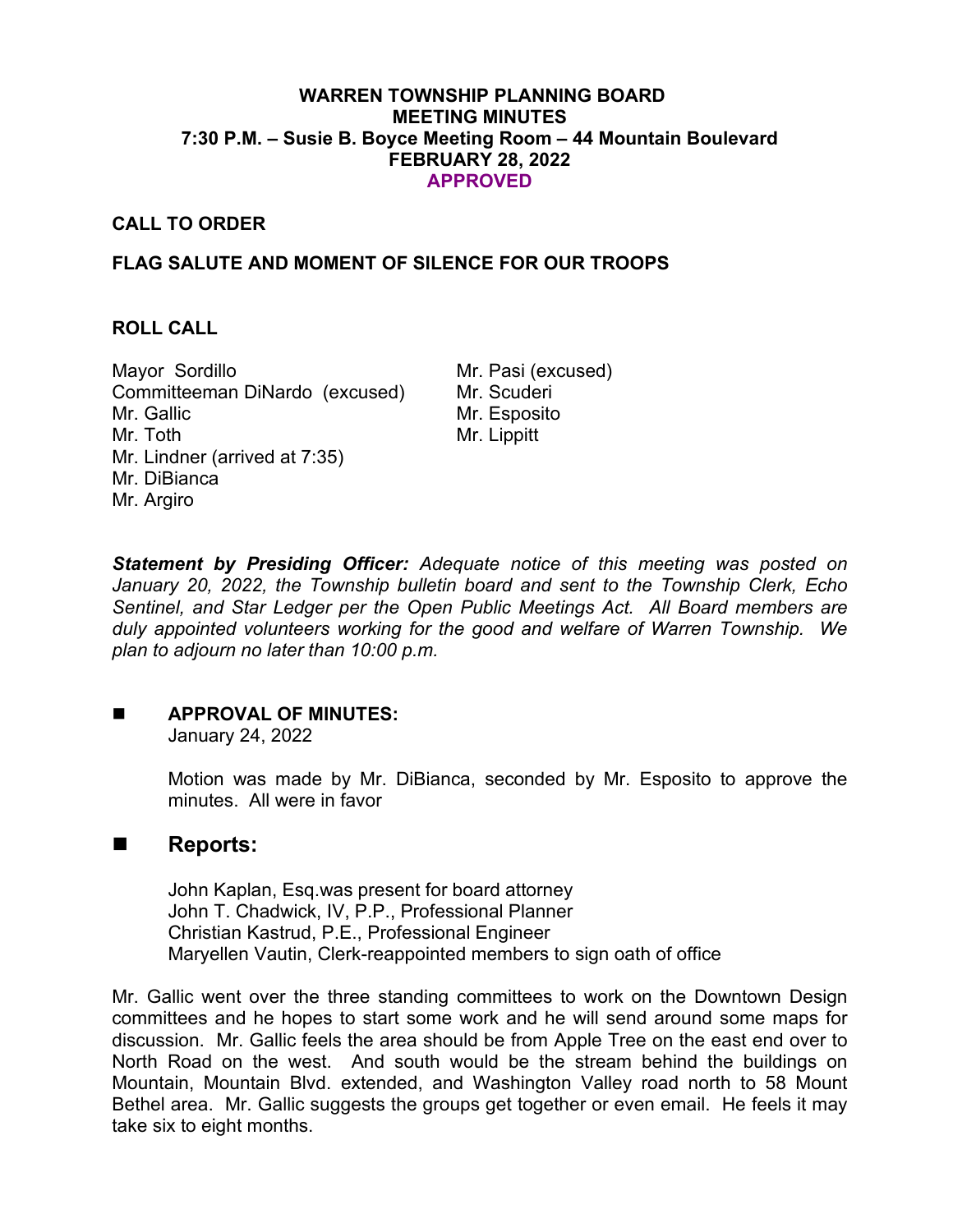#### **ADOPTION OF ADMINISTRATIVE RESOLUTIONS:**

PB22-04A – Adoption of Resolution to appoint Lee Klein as traffic consultant for 2022 and authorize contract

Motion was made to appoint Lee Klein and adopt the resolution by Mr. Toth, seconded by Mr. Scuderi.

Roll Call

For Mr. Toth,Mr. Argiro, Mr. DiBianca, Mr. Scuderi, Mr. Esposito, Mr. Lippitt, Mayor Sordillo, Mr. Lindner, and Mr. Gallic

Against: None.

# **CITIZENS HEARING non-agenda items**

Seeing no one come forward this portion of the meeting was closed.

- **CORRESPONDENCE** NJPO Planner November/December 2021
- **PUBLIC HEARING agenda items**

**PB 21-08 Donna & Michael Gallo** 41 Gates Avenue, Block 109 Lot 6 Minor Subdivision

Ms. Donna Gallo came forward as the owner of 41 Gates Avenue and explained she and her husband are applying for a minor subdivision. They live at 41 Gates Avenue. They had an engineer present, Mr. Steve Parker, to present the plans. Mr. Parker gave his credentials to the board and was accepted. Mr. Parker, as well as, The Township Planner, Mr. John T. Chadwick, and the Township Engineer, Mr. Christian Kastrud were sworn in by Mr. John Kaplan, board attorney.

Mr. Parker went over the minor subdivision The lot is oversized and is a little over 32,000SF currently. The minimal zoning is 10,000SF lot size. The proposal is to retain the existing home on the property and live in it. They would sell the lot subdivided off. The property is served by public water/utilities. There are no wetlands.

Mr. Gallic recused himself as he owns property within 200 ft of the property. A minor subdivision does not require notice so Mr. Gallic did not receive any. Mr. John Lindner took over as the chairman.

Mr. Parker continued, the existing house fronts on Gates Avenue and the new house will front on Livingston Avenue. It has been reviewed by Warren Health Department, Sewer Authority and Somerset County Planning Board. They will submit a separate application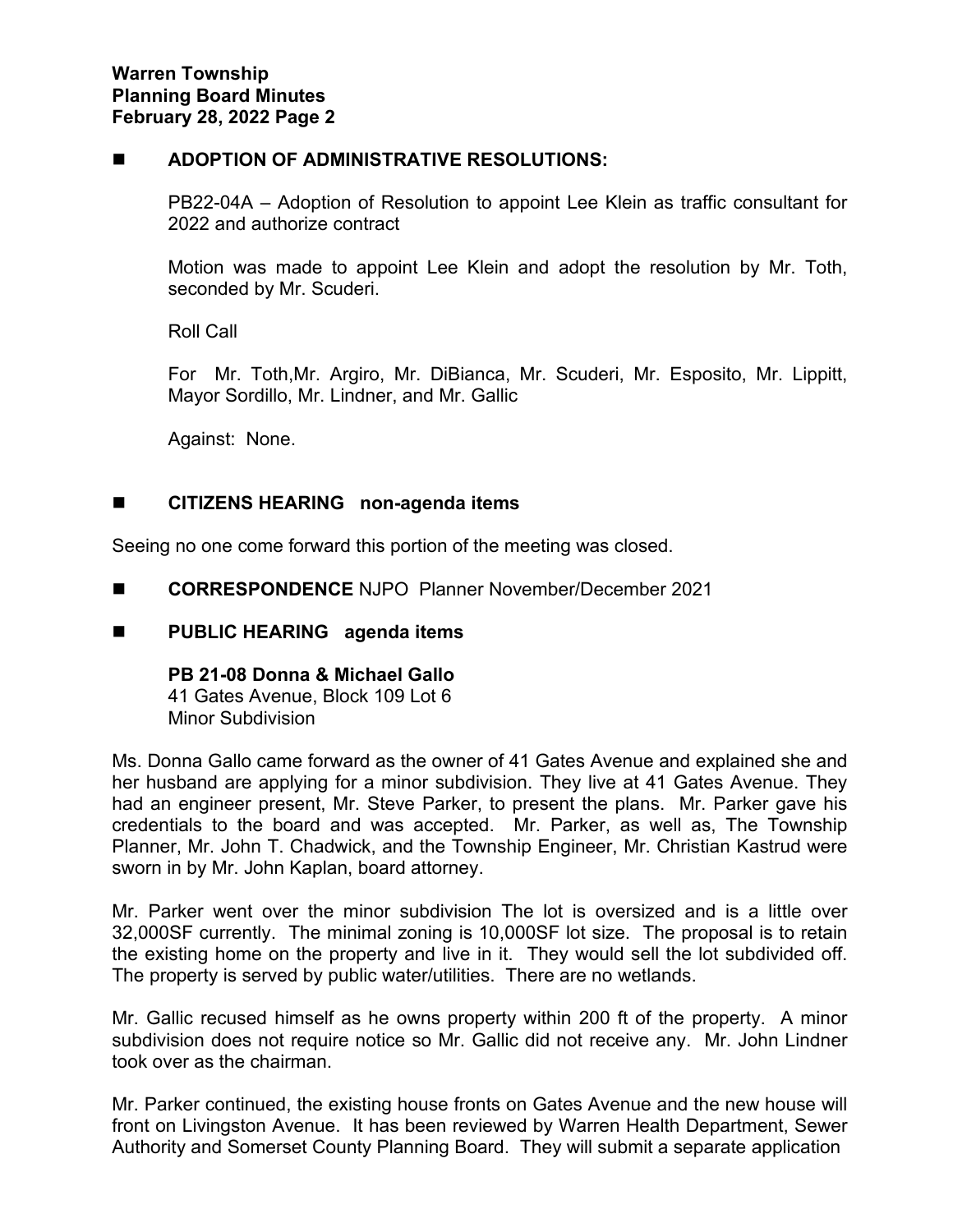to the Health Department. The proposed lots will be, existing home on the lot that will be a little over 14,000SF, and the new lot around 17,000SF. No variances.

Sheet no 2 of the plans show the new lots and any new construction would have to be approved by engineering and zoning. Mayor Sordillo asked why the setback is so close to the property line (side yard). The plan was just a concept. The setback from the front is 25, and the side is 10 Ft.

Mr. Chadwick mentioned that a few years ago this area was re-zoned for 10,000F. Mr. Lindner asked if it could be centered in the middle of the lot. It could be.

Mr. Kastrud, has reviewed flood plains and wetlands and it doesn't appear that this has any impact of this property. The lot numbers have been reviewed by the tax assessor and the new building address will be 25 Livingston. Mr. Kastrud spoke about the well behind the new lot building. Mr. Parker said that was in error, it will be public water and the well will be taken off the plan. There is no well there now. The metes and bounds descriptions for the lots will need to be reviewed by engineering, along with the easement.

Mr. Chadwick stated that Mr. Kastrud had addressed the wetlands and Mr. Parker had added a note to the plan also. Mr. Kaplan also asked that their office also review the deed.

Mr. Lindner opened to any questions the board had and there were none. The only condition would be to remove the proposed well off the plans, and metes and bounds will be reviewed. Mayor Sordillo added that the new dwelling be setback at least 20 feet. The applicant agreed to 20 ft minimum. Mayor Sordillo has concerns about being too close to another home and possible damage to existing dwellings during construction.

Mr. Lindner opened to the public and there were no questions or comments.

The conditions would be (per Mr. Kastrud) the applicant has stipulated on a 20 ft setback on the northerly property line, take off the well from the plans, submit metes and bounds descriptions to the township engineer office for reviews, and the deeds to Mr. Kaplans office for review. Mayor Sordillo made a motion to approve, seconded by Mr. Argiro.

Roll Call

For Mr. Toth, Mr. Argiro, Mr. DiBianca, Mr. Scuderi, Mr. Esposito, Mr. Lippitt, Mayor Sordillo, Mr. Lindner.

Against: None.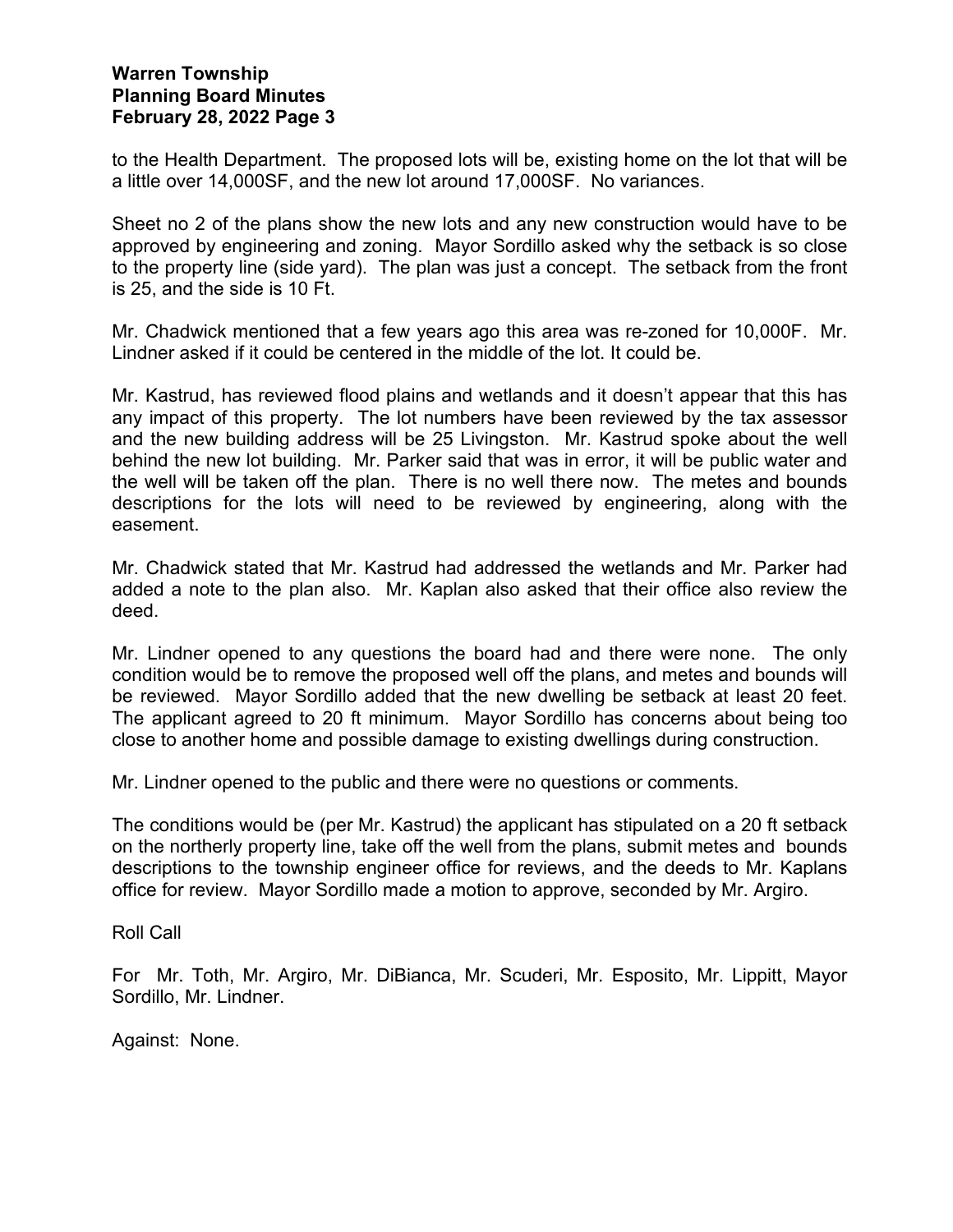#### **PB20-03 K. Hovnanian North Jersey Acquisitions, LLC**

Block 208 lots 4 & 10 The Hills at Warren Preliminary and Final Site Plan

Mr. Gallic opened the continuation of the application for K. Hovnanian. Mr. O'Grodnick attorney for the applicant came forward. He summarized the application with 192 for sale dwelling units, which includes 48 units at a 25% set aside for affordable units. This is in accordance to the settlement agreement reached in the Mount Laurel litigation. It is a zone that was designed and placed specific for this development, AH-1 Affordable Housing Zone. The development has been discussed for four or five years.

The ordinance was adopted in 2019. The development is appropriate with the proximity to Route 78 and is about 26.47 acres on Hillcrest Road to the west, existing residential homes to the east, and Emerson Lane to the north. The existing site is mostly vacant with mowed grassed fields and wooded areas. There are some residential structures proposed to be removed. There is a relatively large area adjacent to Route 78 that has been designated as wetlands. Portions of the property are located in the adjacent municipality but there is no disturbance or improvements proposed in the Berkeley Heights property, other than additional buffer plantings. The market rate townhomes will consist of 72 two-bedroom homes, 72 three-bedroom homes, each having a driveway and a garage. Surface parking is included for visitors. The affordable homes include 32 two-bedroom, and 16 three-bedroom units. The surface parking lots are to service the affordable units. The development includes 129 parking spaces. Private recycling and trash hauling and typical accessories including storm water, sidewalks, lighting, signage, a tot lot, pump station and now proposed nature trail are included.

The only relief required are c bulk variances. There are patios in Building 1 that are within 50 ft of the perimeter of the buffer setback. There is a parking area near Building 1 that is also within 50 ft of the perimeter buffer setback, and the sewage pump station is within 50 ft. of the perimeter

Mr. O'Grodnick stated that the last meeting had testimony from the civil engineer, Mr. Ciliberto. Mr. Brad Thomson was there this evening (Feb 28) to introduce the nature trail. The county has required right in and right out access so that would also be explained.

Mr. Karl Pehnke, their traffic engineer, was present. They believe all the traffic issues are resolved. Mr. Ciliberto had explained there will be a signalized intersection at Hillcrest and Emerson. Ms. Andrea Hopkins, landscape architect, was also present to go through the design and changes. Mr. Joel Lupinowski, their architect, was also present to go over the evolution of the architecture. Also, Mr. Arthur Bernard, their planner, was present.

Mayor Sordillo asked, for a resident that could not attend, is there any room for a small playground for the children anticipated living there. There will be a tot lot. They have also added a recreational walking loop with some signage.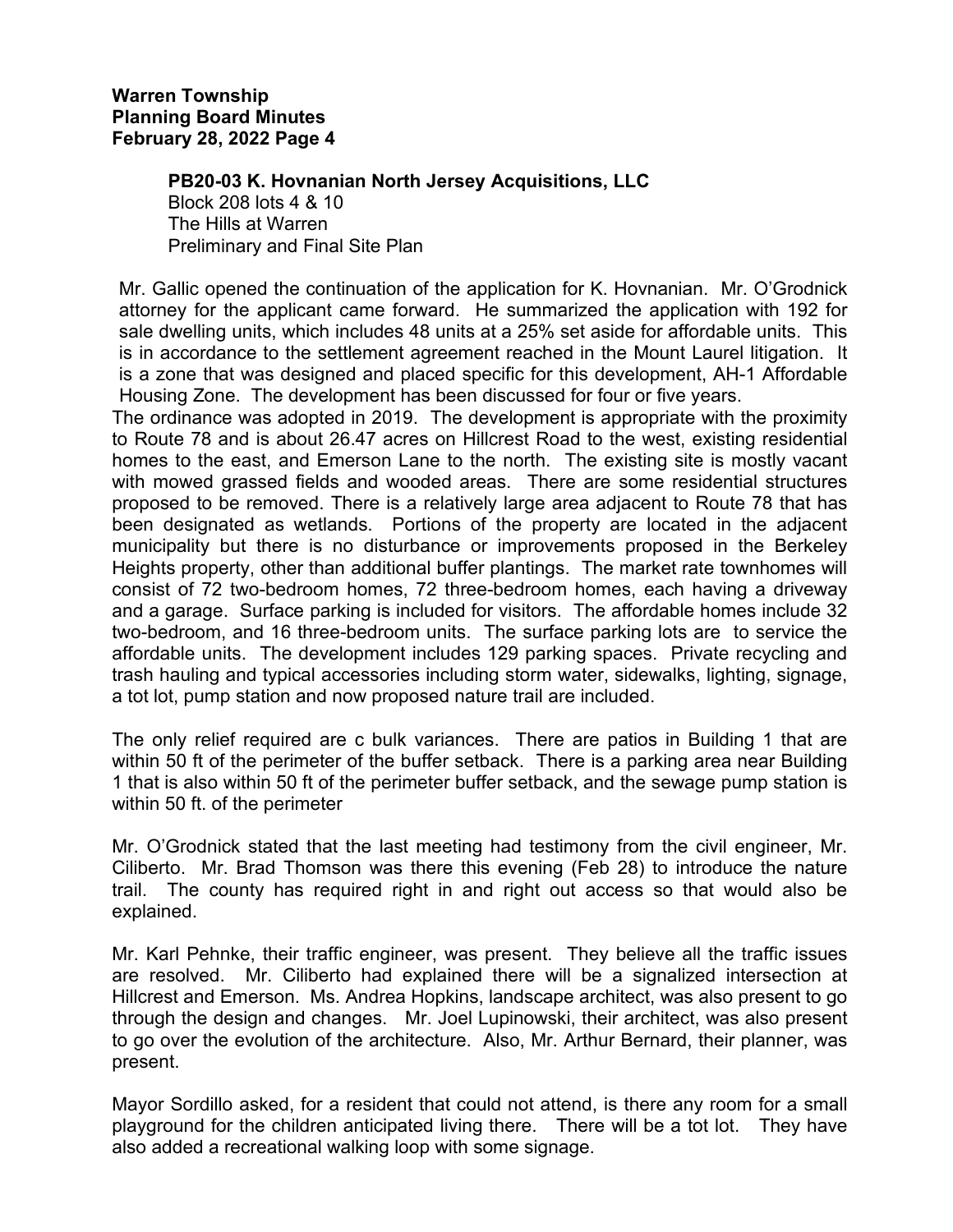Mr. DiBianca asked about the two vehicles for unit. He questioned that it would stay to two drivers. If someone has another car it should not go into a visitor spot. There are only two parking spaces for each unit and then other visitor parking, who will monitor if owners are in visitor spots, nothing will be marked. There will be no boats or RVs permitted to be parked on site. There is concerns that parking will go onto the streets nearby.

Mr. John Caniglia came forward for K. Hovnanian as council. For the master deed for the community with townhomes, it is required that homeowners park their vehicles in their garage or driveway only. Most of the homes, other than 16 will have a one car garage and a one car driveway. The deed will prohibit parking regularly outside of those spots. The 16 units without a garage will be permitted to park two cars in surface spaces.

Mr. Gallic asked how many "extra" spaces are there when you take out the two spaces for the 16 units without a garage and driveway. He did not know but he knew they met RSIS requirements. Mayor Sordillo was concerned with holidays or events with residents having many visitors. There will be parking on the local streets. Mayor Sordillo believes there will be issues and complaints.

Mayor Sordillo asked about dirt coming into the site while another development across Hillcrest may be taking out dirt and perhaps it could be used at the K. Hovnanian site.

That would depend on timing of both developments. Mr. Chadwick believes they are both bringing in fill.

Mr. DiBianca asked about the noise from Route 78 that had also been discussed at the previous meeting. Was there any studies about the noise and if it will affect the development. Mr. Caniglia said there homes are quite a way from Route 78. Mr. DiBianca said his home was also a way from 78 (miles) and he hears it.

Mr. Gallic asked how far away the dwellings will be from Route 78. The engineer for the applicant, Mr. Brad Thomson came forward and gave his credentials and was accepted by the board. He brought in Exhibit A-4, dated February 14, 2022, Site Grading Plan to show sidewalks and walking paths. He checked the distance from the closest building to Route 78, and it is about 220 ft to the off ramp. The main roadway is farther away, around 350 ft plus. They have not done sound level tests because of the distance. There is a rule that if you are over 200 ft from the traveled way of a public roadway system then no abatement is required. Mr. DiBianca has concerns about trucks at night. He suggests a study to show the noise levels. Mr. Gallic also said he lived on Hillcrest for 20 years and Route 78 is horrendous with hearing the brakes all day long. He also said the trucks on Hillcrest are extremely loud. There was further discussion and possible noise studies. Mr. Chadwick said sometimes triple pane windows, or no windows facing the highway help. It has been a practice for other developments in Warren along Route 78.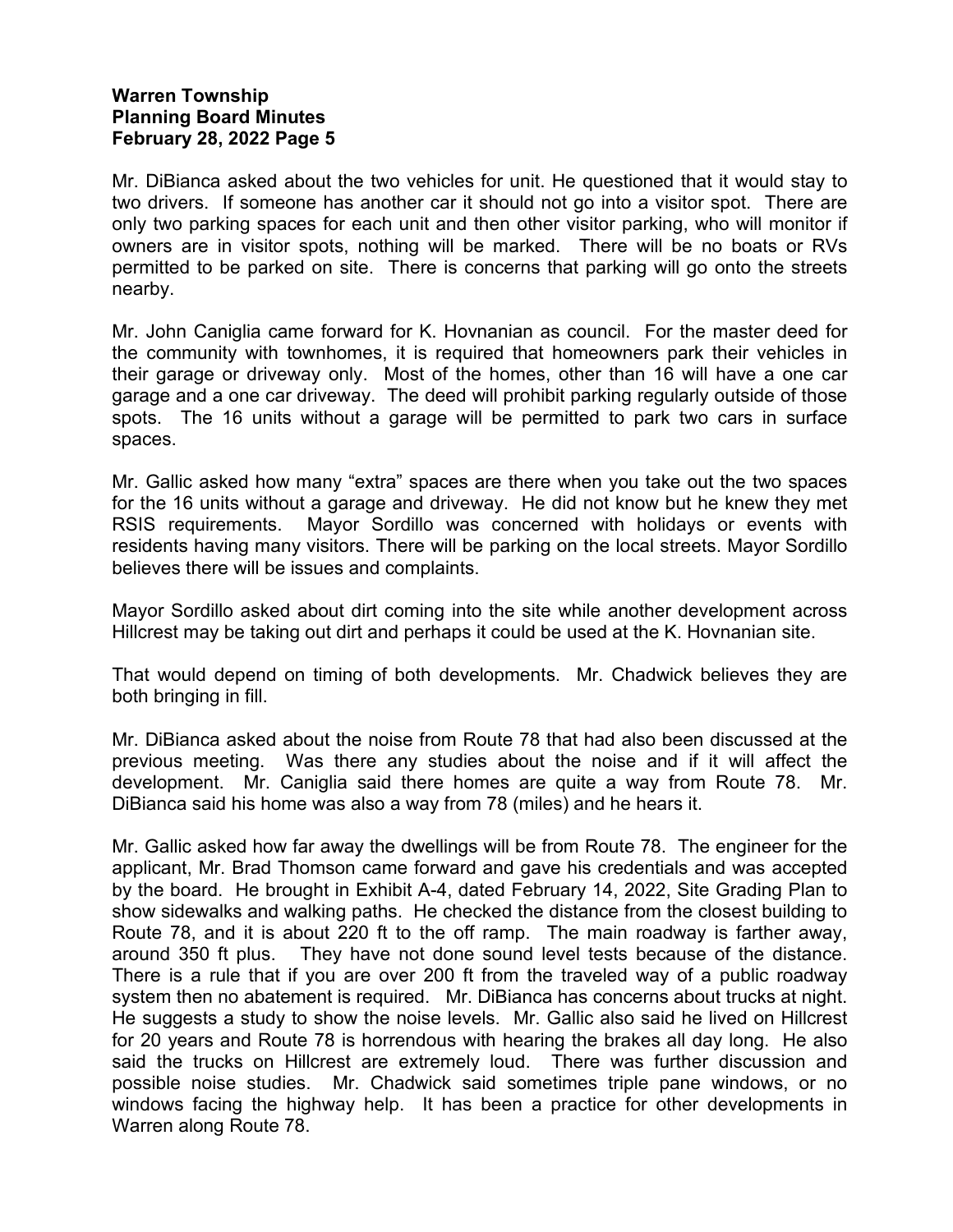Mr. Thomson went over the Exhibit and the walking paths, he has hi-lighted where they believe the loop would be appropriate, a sidewalk has been added along the southern side of Building 7 and 8 to connect those areas, and they added a walking loop on the southeast corner of the site. That walking loop is within the wetlands area but NJDEP allows for a GP 17 permit to allow up to a 6 foot wide walkway, up to half acre disturbance. The purpose of the trails should have as little impact as possible on the wetlands. They would stay out of the more sensitive areas to meet the GP 17 permit.

Mr. Toth asked how close the loop is to the detention basin. It is approximately 100 to 150 ft. They are trying to avoid any issue with the basin and the loop. Mr. Chadwick feels this is a good solution away from the basin, and issues with grades.

Mayor Sordillo recalled a document from DEP wanting percolation directly into the soil and not via detention basins. Mr. Kastrud remembered that they asked for smaller localized detention basins where feasible. New regulations came out March 2021. There is not a lot of recharge in the soil at the site.

Mr. DiBianca asked about the water access through the undeveloped area, from Valley View and down Majors out into/across Hillcrest. K. Hovnanian has an informal agreement with Premier (who is going to development across the street). Across the street will be small short segment of 8 inch line that would tie into the Bellewood Acres line. Pressure is not an issue with the water coming this way.

Mr. Chadwick asked about some of the deed restrictions for the property. The cars will be limited to two cars for unit. Commercial vehicles, boats, trailers, recreational vehicles are prohibited.

Mr. Thomson went over Mr. Ciliberto's testimony from the previous meeting. There are 144 stacked townhomes and 32 affordable homes with one car garage and a driveway. Two spaces for all of those units. The remaining units, 16 units, will use surface spaces that will be provided for those units. In addition to those surface parking spaces, there is a half a space for each unit for guests. Total number of units is 192 and there is 129 spaces where 125 spaces are required. Every homeowner will have two spaces available. All but 16 will have a garage and a driveway. Sixteen will have two surface spaces (not including guest spaces).

Mr. Gallic opened the hearing to the public for engineering testimony. Mr. Argiro asked the engineer about the northwest side of the property and the areas that are not owned by K. Hovnanian. There are houses there. Mr. Argiro thought it would have been nice to have bought those homeowners properties as it would give everything more space.

There is a tot lot on the property. The applicant asks for flexibility in the trail area due to possible NJDEP requirements.

Mr. Steve Kachtan from 2 Emerson Lane came forward. He had met with K. Hovnanian about selling his property. He asked about the tot lot location and Mr. Thomson pointed it out, as well as the exercise stations. Mr. Kachtan asked that the fitness station near his property be relocated away. Mr. Kachtan also requested that the Belgian block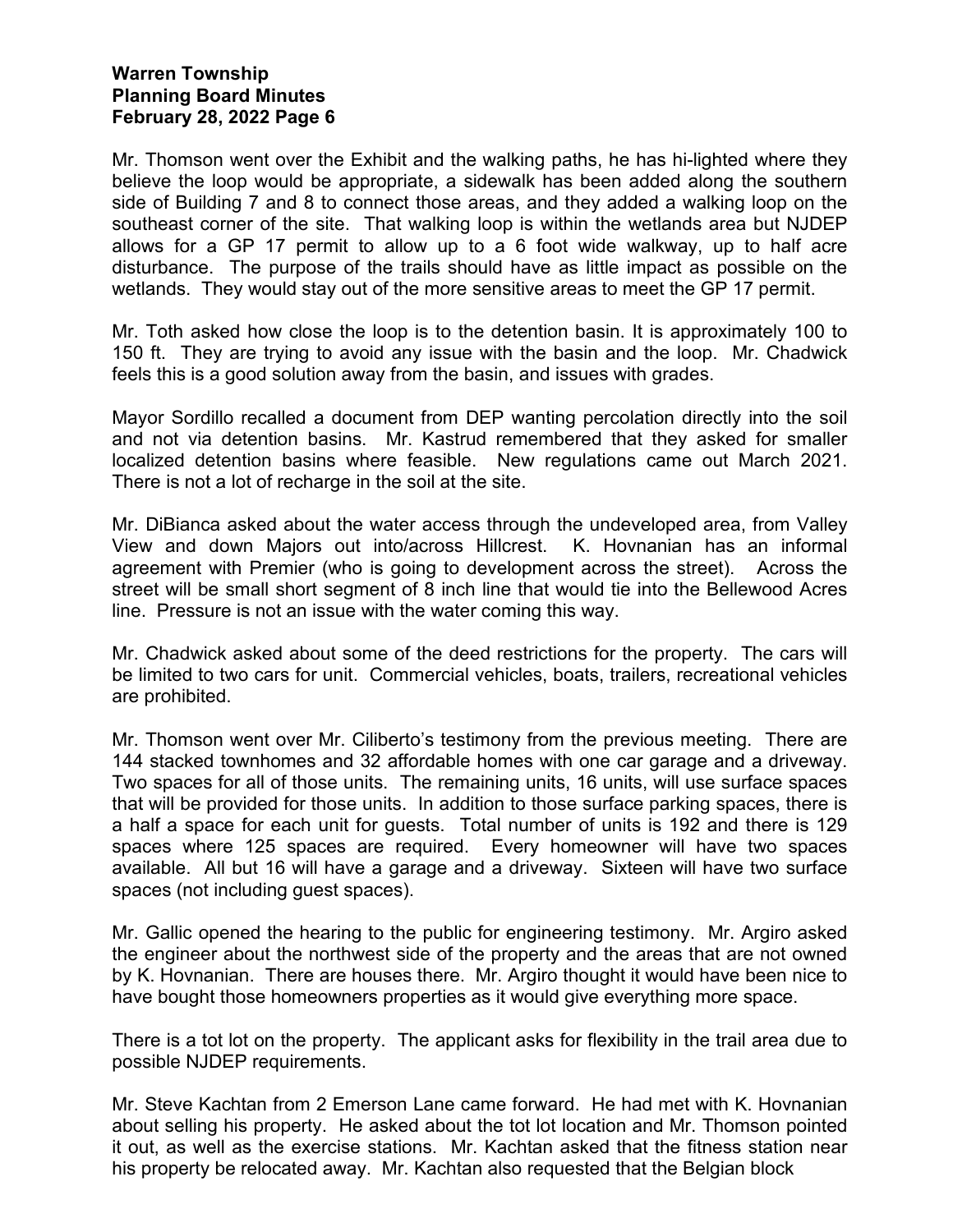curbing that is going to be installed along Emerson Lane be extended to wrap around Emerson and encompass the entirety of his property. There will be standard Belgian block and the applicant agrees to the request.

Mr. Chadwick asked what the extent of improvement to Emerson is. Mr. Caniglia said if the county will allow sidewalk, they would install it. Mr. Lindner has concerns with the number of trucks that will use Emerson and damage to the roadway.

Mr. Caniglia said that most of the truck traffic will come from Route 78 and enter on the Hillcrest side. There was further discussion on timeline of construction and sequence of which areas will be developed first.

Mr. Chadwick asked for clarification on the two areas of road on Emerson that are privately owned now. The engineer said it is now proposed to remain as is. The width of Emerson has a 50 ft right of way but the pavement is much less, it is a local street.

Mr. Chadwick suggests a proposal on the Emerson improvements. Mr. Gallic is concerned for the properties and trucks driving over the land. Mr. Thomson reminded them that adding curb will change drainage some also.

Mr. Lindner asked about the detention basin going into the creek and to the other side of the culvert. It ends up in Watchung Lake.

Mayor Sordillo mentioned that it is a location that cars might get stolen. He asked if there would be any control going in and out of the property. It is not going to be gated. Lighting is adequate. Mayor Sordillo wants to ensure that the lighting specification are met for security purposes.

Mr. Karl Pehnke came forward as traffic professional for K. Hovnanian and gave his credentials and was accepted. There was a traffic impact study dated June 2020 and revised February 2022. He has been involved with the project for quite a while and has worked with the township and the county on it.

The projects includes 192 residential units. Based upon the feedback from the county, the access to this project will be right in and right out driveway from Hillcrest Road. There will be a full movement driveway along Emerson Lane, which will be aligned across from Northridge Drive. There will be grading improvements along Hillcrest Road which will improve safety on Hillcrest.

The intersection of Emerson Lane and Hillcrest Road has been a concern of the township police. The applicant has agreed to take on the responsibility of design and construction of the traffic signal at the intersection. The level of service there will be A and B levels when the signal is installed. The intersection has Belgian block curbing. They will continue with that and there will be handicap ramps.

Mr. Lee Klein, traffic consultant for the Planning board, was sworn in. He has reviewed the report by Langan and submitted a report dated February 25, 2022. He has been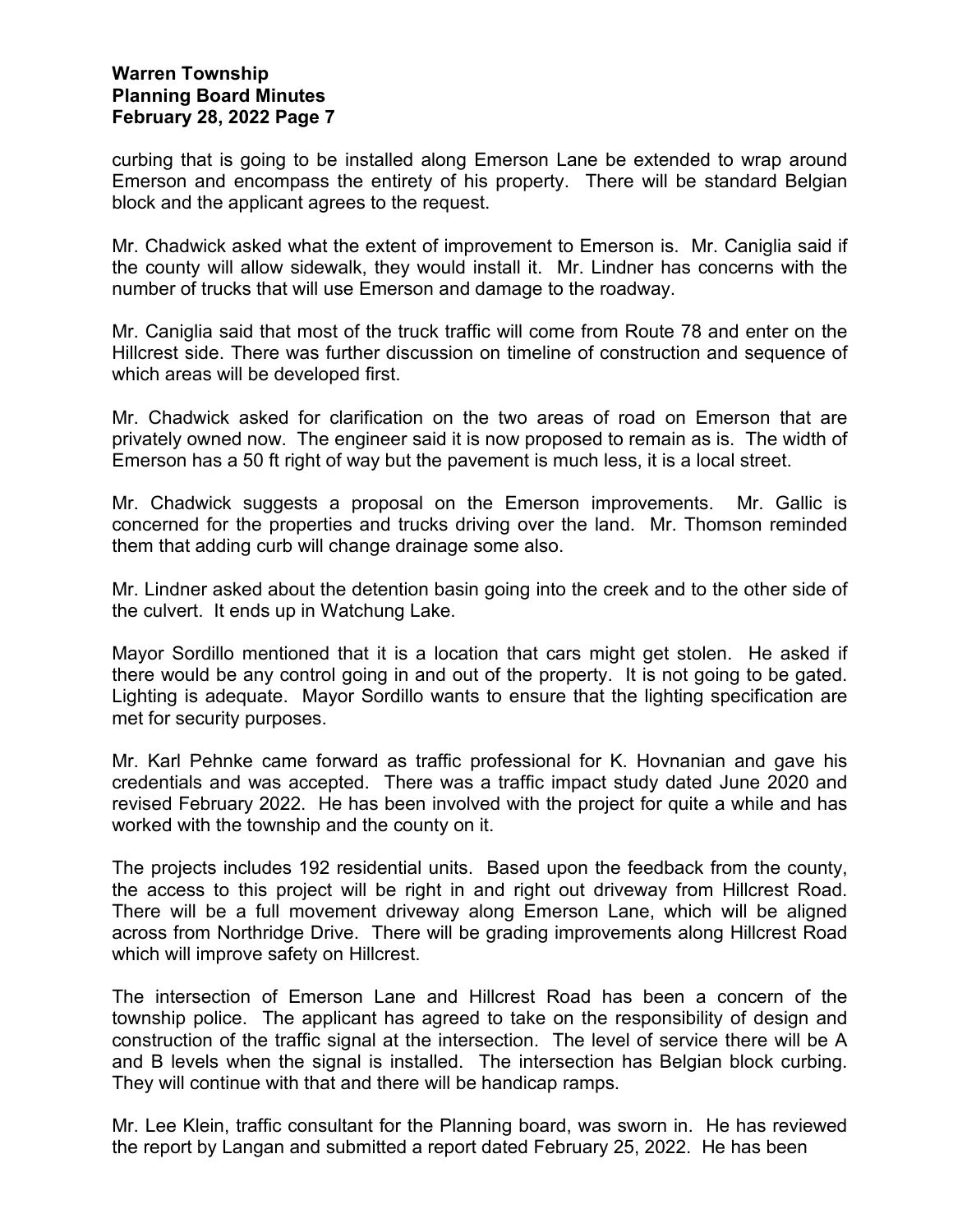involved also with the town and the county on this project and coordination of the Premier property for traffic.

He asked about the parking space number. If there are 144 units with a garage and a driveway, with 32 affordables also having a garage and a driveway (another 64) so a total so far of 352. If take away 32 surface parking spaces for the sixteen units with no garage or driveway, he end up with 384 accounted for so 460 minus 384 is only 76. With a half space per unit you need 96 spaces. There are fractional spaces for different size units.

There was further discussion on number of spaces required. Mr. Pehnke stated that per RSIS it is required that 450 spaces are provided and they have 481 spaces.

There will be some developments coming to Berkeley Heights that will add volume. There may be signalization required at the Route 78 ramp and turns. This will also involve Premier development and access.

Mr. Gallic sees backups when the left hand turn gets backed up and the right hand turn people can't get through to the right.

Mr. Klein suggests additional walkways/crosswalks.

Mr. Gallic doubts the service Level of A and B. There is no middle lane proposed. Mr. Klein did agree with the Level A and B based on the analysis. It does include Premier in the study.

Mr. Chadwick asked about the dead end roads in the development and if it will create issues in terms of service vehicles. Mr. Pehnke did not believe it would. The county will not take care of recycling for this type of road. It will be private hauling for this application.

Mr. Chadwick was concerned with cost to the township. Mr. Caniglia said that under the municipal service act, there could be a request for reimbursement to the extent that the municipality would provide the service. If the municipality is not providing the service Mr. Caniglia didn't believe the town would not be any claim for reimbursement for recycling costs. Trash pick up is not provided by Warren Township either. The cost for trash and recycling will be included in the homeowner association fees.

Mr. Chadwick asked about the timing of the signal installation. The developer agreement will include a timeline per C/Os that will be issued. Mr. Pehnke believes the design and installation will take four to six months and to build it should take a couple of months.

Mr. Caniglia felt maybe one-third to one-half of the C/Os be issued before the signal is up.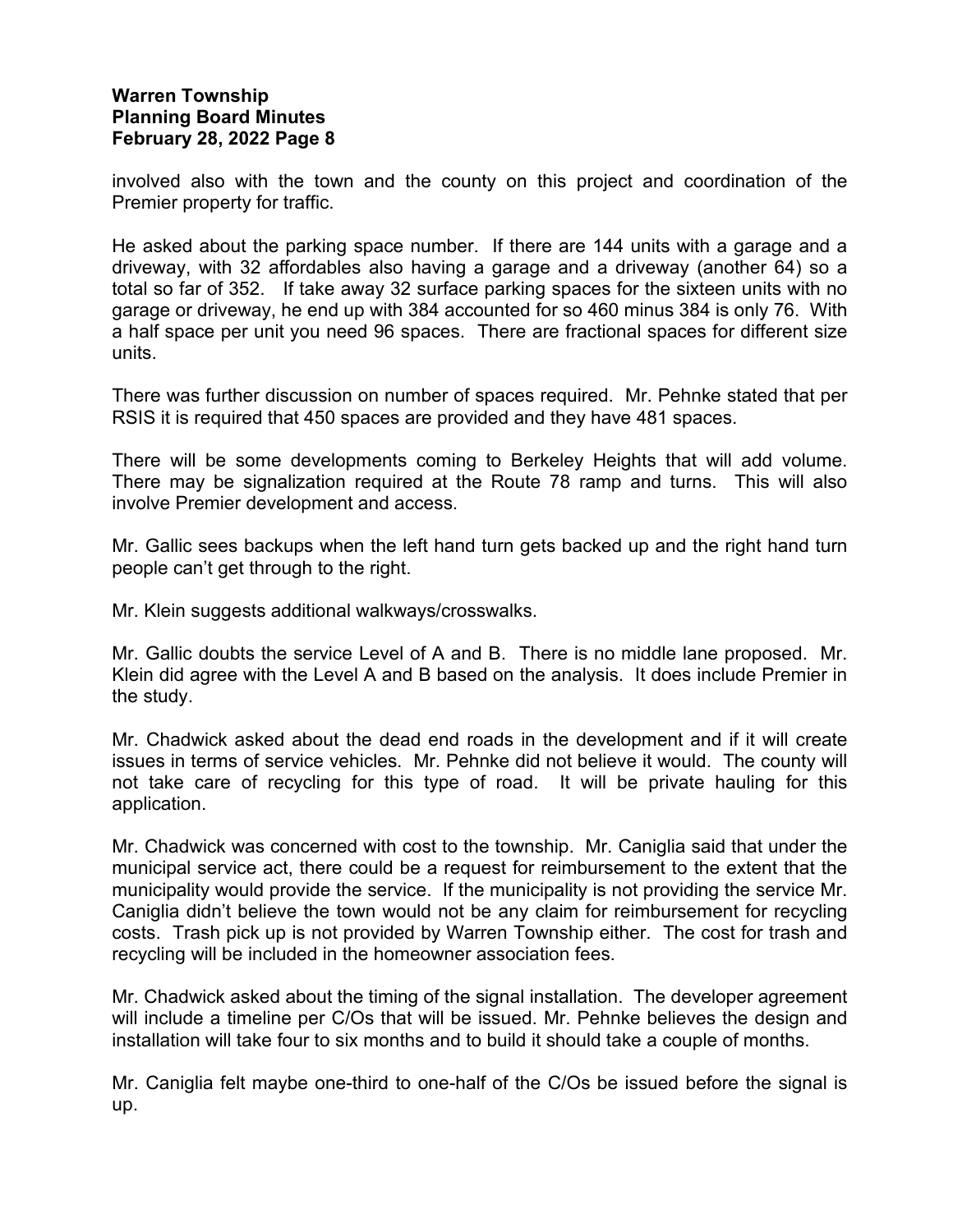Mr. Gallic opened this portion of the meeting to the public Mr. Henry Freudenberg from 59 Emerson Lane, Berkeley Heights came forward and asked about the traffic light and is it timed, or car sensitive. Mr. Pehnke said it would include vehicular detection.

Mr. Joe Farro came forward from 3 Sage Drive, Warren. He asked if the exit for the interchange will have a light. That area will be evaluated with the Premier development. This will also probably require state and perhaps federal involvement. Mr. Farro has concerns.

Mr. Kastrud asked Mr. Pehnke if there are any anticipated changes based on Premier improvements along Hillcrest Road and that interchange that may affect the access to the K. Hovnanian site. Mr. Pehnke said no. They will be able to be timed with the other light.

There will not be a delayed green for Bellewood to exit out. Mr. Gallic is concerned with the speed limit there and feels the delay is required. There was further discussion on the need for delay or a center lane.

Mr. Chadwick asked Mr. Pehnke if they figured traffic up to the railroad station. Mr. Pehnke said they did a projection of 15% effective growth but not specific to the railroad station.

Mr. Chadwick asked about the intersection of Mountain Avenue and Hillcrest north of the project and asked if they looked at that at all. They did not.

Mr. Art Bernard came forward as the planner for K. Hovnanian Mr. Bernard was sworn in and gave his credentials and was accepted by the board. Mr. Bernard has reviewed the October 2018 settlement with Fair Share Housing and Fair Share is a non profit organization that took the lead in much of the affordable housing litigation since the 1960s. They were involved in the recent litigation that got rid of COAH. They were part of the affordable housing cases that needed to be settled in court. He also reviewed the Housing Element of the Master Plan and the zoning ordinance, and the applicant's plan his property. He also reviewed the professional reports. He has been to the site on several occasions.

He spoke about affordable housing and how they got to where they are now (New Jersey). It is not government subsidized housing. Everyone who is in one of these units will qualify for their own mortgage and will pay for it. The private developer receives an increase in density with more market units in order to subsidize the affordable sales prices. The term set aside is a percentage of low and moderate income households available in a development. The set aside can be 20%, in this case it is 25% and the units aren't just reserved for low and moderate income households, they are priced to be affordable to them and they are deed restricted so that they remain occupied by an affordable housing over a time. The time period is usually 30 years, but in this case, they will be restricted for a period of 50 years. The increased set aside means more affordable units over a longer time period which benefits the people that are suppose to benefit from this community. There will be more affordable units for more years. It also benefits the whole community in that this is an ongoing obligation. They will be credit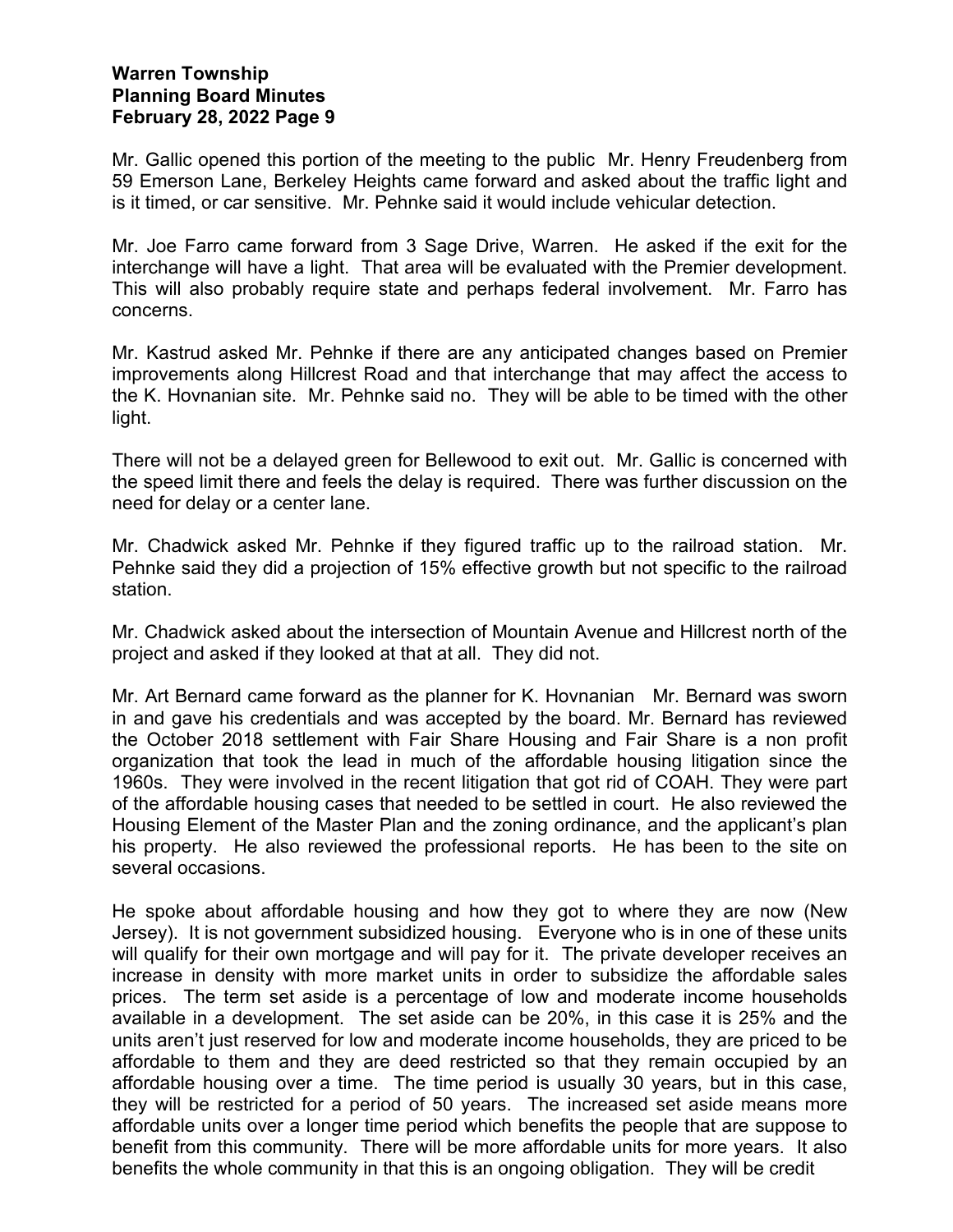worthy for a longer period of time. The higher percentage of set aside means that instead of a 20% set aside with 4 market units for every affordable unit. The 25% gives 3 market units for each affordable unit. The total units will be less.

The people who will live in the units typically earn between 30% and 80% of the median income for a housing region. Median income changes depending on where you are in the state and size of the household. In Somerset County for a 3-person household, they could earn between \$33,000 and \$89,000 and still qualify. That is quite a gap. It is a large number of households; teachers, nurses, and social workers. It includes a lot of older people on fixed incomes and a lot of young people starting out.

In order to get a housing unit all will have to go through credit checks and qualify for a mortgage like everyone else. Some may ask if there is really a need for this type of housing. We live in a state, Mr. Bernard continued, where a full 42% of all the households in New Jersey are classified cost burdened as related to housing by the federal government. That means they pay more than 30% of their gross income on their housing. K. Hovnanian has been a leader in affordable housing development.

Mr. Bernard went over the history of affordable housing. In 1975 the Supreme Court found that every municipality in New Jersey has an obligation to provide for low and moderate income housing. By 1983 the court expressed its displeasure that municipalities weren't complying with that decision. So it decided it would offer the private sector relief if the community was not in compliance and the developer was willing to build affordable housing. By the mid-1980s, over 100 communities were in court facing builder's remedies. The legislature responded by creating a state agency and that was Council of Affordable Housing (COAH) for municipalities to plan for their housing needs. Warren was one of the first communities to get certification fairly quickly.

Over time COAH either couldn't or wouldn't do its job. The supreme court in 2015 determined that the superior court would have to do the job for that agency. Municipalities were given a limited protection from future builders remedies if they agreed to submit to the courts jurisdiction and submit a plan to address their affordable housing obligation. Warren filed a motion with the court to do that. Since COAH didn't do the job for so long the housing obligations were big. Warren had to address a housing obligation of 641 units. At that time, developers would come forward with potential sites. K. Hovnanian did that and the town found that the subject site was acceptable, that the general design was acceptable, the town wanted the 25% set aside (which will minimize the total number of units required).

The applicant and township sat down to negotiate the design of the property, which is a function of shape of the property; its environmental constraints, and because of the affordable buildings were more narrow and required more surface parking, there was an agreement that the affordable units could be together at the front of the site. The court agreed to the settlement. During the negotiations Fair Share housing's main concern was if the units were going to be out near the front, they wanted to make sure the affordable units were indeed part of the community with the same benefits and services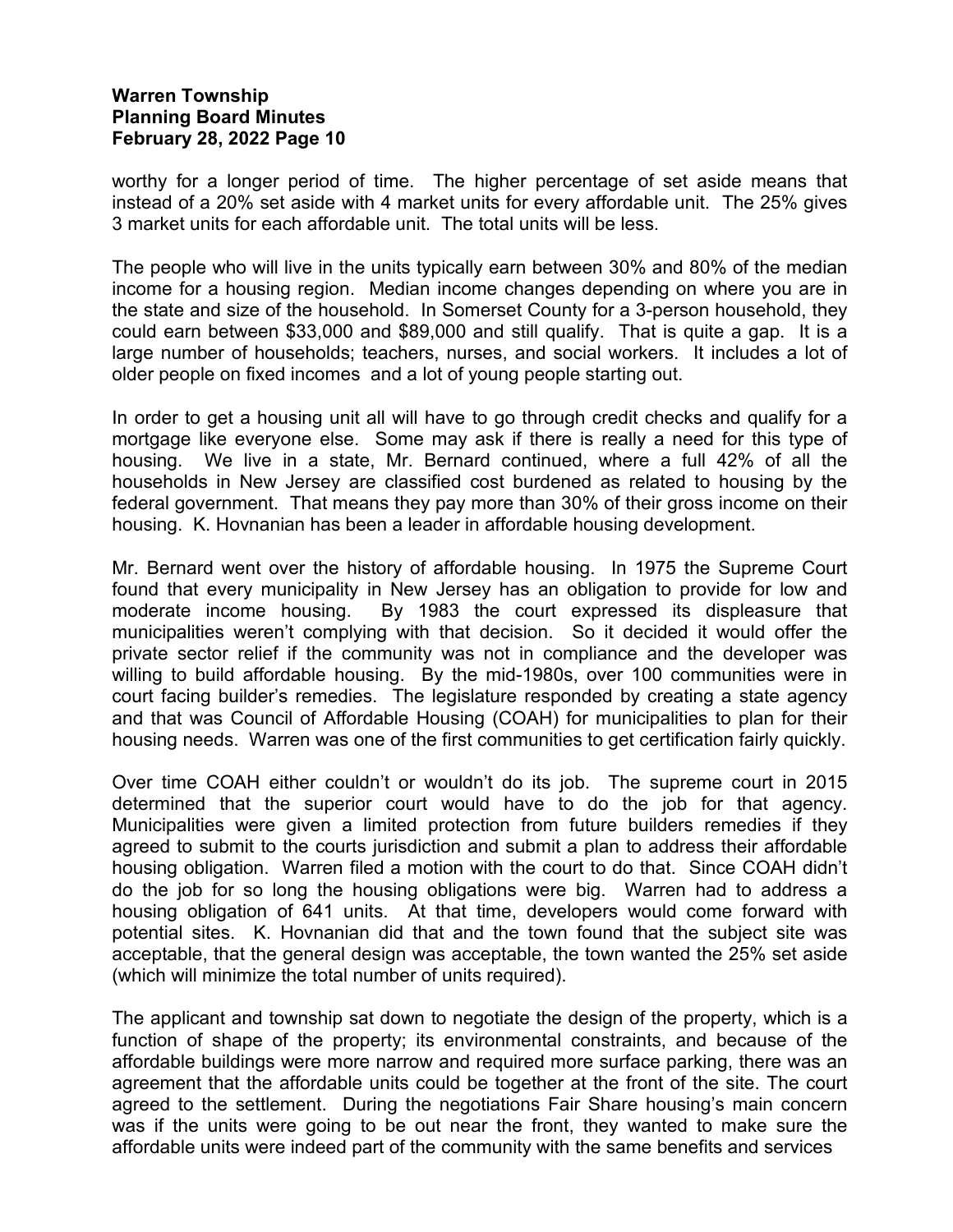as the whole community. It is one condominium association and all have the same services, including maintenance of the roofs and patios, trash removal, and lawn.

K. Hovnanian has worked with township professionals and have made revisions to the landscape and architecture. The focus of the planning boards review is to decide if the application is consistent with the settlement agreement and the resultant ordinance. The applicant should be able to rely on state standards; such as RSIS, and NJDEP stormwater standards. And should be able to rely on the settlement. This plan is what was agreed on. NJDEP did discover more wetlands than original thought.

The town can consider reasonable variances. There are three variances related to the perimeter landscape buffer of 50 ft. Two variances involve Building One, close to Hillcrest Road. One of them involves a couple of patios, one patio intrudes up to six feet into the 50 ft. buffer. Two parking spaces that serve Building One, one of the parking spaces gets as close as 38 ft. from the perimeter buffer. The pump station, along the side yard perimeter-- it is the fence that intrudes into the buffer.

Mr. Bernard felt that all three variances can be granted based on either one of the criteria, the c(1) criteria concerns the physical characteristics of the property that causes some sort of hardship or practical difficulty. In this case, the property is somewhat irregularly shaped. The wetland are on the southern portion of the property. The detention basin needs to be at the southern end of the property. So it pushes the development up a bit north. The practical difficulty would be to deny a couple of owners patios in Building One. The hardship with the parking spaces would deny a couple of people a more convenient parking next to Building One. The practical difficulty associated with the fence at the pump station would require re-design of the project for a minimal intrusion to the buffer.

In terms of a c(2) with the benefits outweighing the detriments will consider the benefits of the entire proposal. Mr. Bernard feels that this proposal advances the following purposes of the MLUL. Purpose a, which involves encouraging the use of land; purpose c, which is promote appropriate population density; and purpose g, which is to provide sufficient space for a variety of residential uses. The benefit to citizens makes a major contribution towards the townships affordable housing obligation, with a 25% set aside and 50 year deed restriction (vs 30) and it is providing safe affordable housing.

The benefit of the patios is it allows people to enjoy some space with friends and family, the benefit of the parking space is it provides more convenient parking, and the fence allows for adequate sewer without a re-design of the plan.

In terms of the negative criteria, the parking, patio and pump station are all well landscaped and visibility should not be an issue. The pump is buried underground.

In terms of the zoning plan, the uses are permitted. The density is permitted and they are complying with the vast majority of the bulk standards.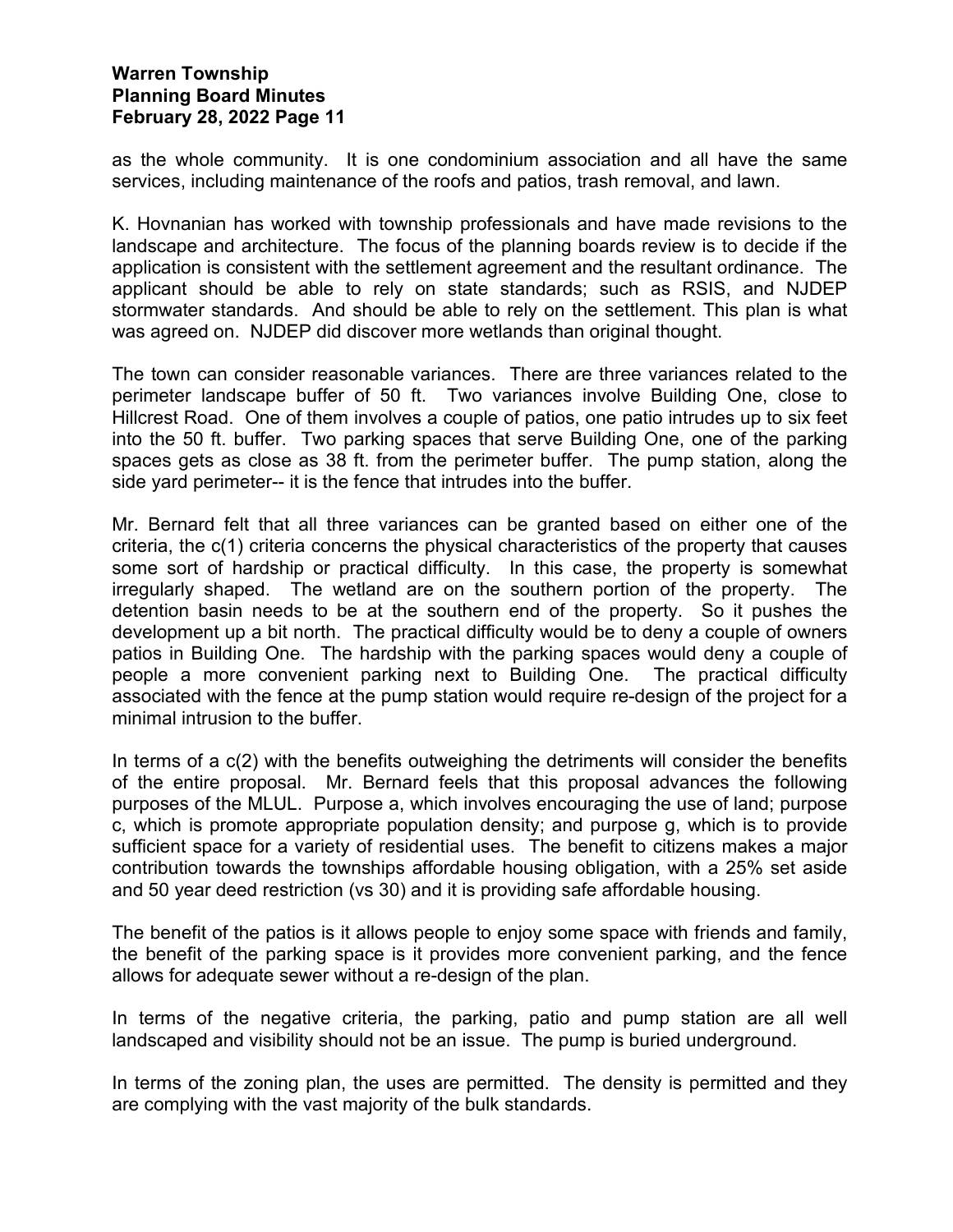In his opinion, the relief is justified based on  $c(1)$  or c  $(2)$  criteria and it advances the Housing Element, the benefits outweigh any detriments.

Mr. John Chadwick had asked the applicant to submit an affordable housing plan and file a declaration with the county clerk's office. They agree to do that. There is an administrative agent for the town to ensure things are done correctly. The applicant will follow all requirements.

Mr. Gallic mentioned he is a professional planner also and he remembers from the planner's test was good planning concerns race equity and equality. What is the percentage of minorities presented to affordable housing vs. non-minorities. Mr. Bernard said it depends, the development have to be affirmatively marketed throughout the region, including areas where African Americans, Latinos, and other minorities would be able to apply. Mr. Gallic said they should expect that there is a higher percentage than the normal population of Warren, of minorities, applying for these low income housing. He felt that to put all the affordable units in one area is wrong. Mr. Gallic doesn't agree with it at all

Mayor Sordillo mentioned that it sounds like legalized segregation. Mayor Sordillo disagreed that this is an appropriate use of land. He voted against the settlement. He felt that the township committee voted for it due to fear that it could be much worse if they didn't vote for it. These areas are the worst areas left in Warren, they felt it might be industrial use with traffic, noise, and wetlands. The worst locations in town with 3.5 billion gallons of water dropped on Warren (storm Ida). Climate change is changing how the water is drained/not drained. Mayor Sordillo suggested that the township subsidizes this housing because of students and the affordable units will not pay enough to put students through a year. The tax load is re-distributed to the other Warren residents.

Mayor Sordillo agreed that 50 years deed restriction is better, but the township/residents just paid over \$4,000,000 to extend the affordable housing across the street from town hall. They paid so they wouldn't get hit by those units coming out of affordable unit restrictions.

He also mentioned the Promenade and the board of directors came to the Township Committee and asked about subsidizing the condo fees for the affordable housing. All the residents of Warren have to keep subsidizing the affordable housing.

Mayor Sordillo asked if there was a different way to have the patios without variances. He suggested to reduce the number of units on the property. Take ten units away and you will have no buffer problem. Mayor Sordillo felt the segregation of minorities is disgusting. This is not the good of the town, or residents.

Mr. Lippitt also said the segregation of the units is extremely troubling.

Mr. Lindner understands that this development proposal was settled in court but thinks the developer could do the right thing and disperse the affordable units throughout.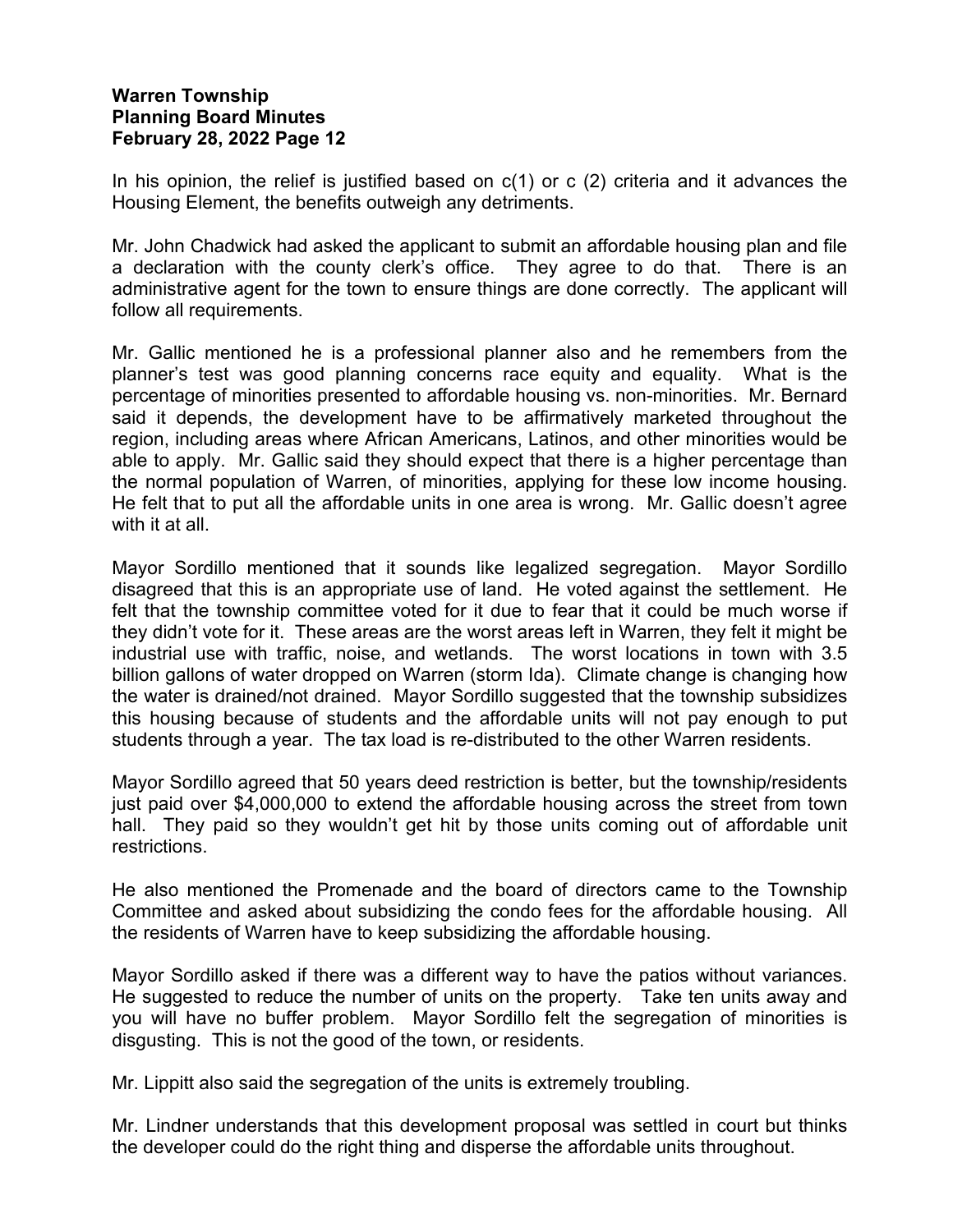Mr. Toth asked about the underground pump for the pumping station and where the generator is going to be located. Mr. Bernard did not know. Mr. Toth was concerned about the noise.

Mr. Bernard said there are many non-minorities that qualify for affordable housing. Mr. Gallic still believes it will be distinctly more minorities and disagrees with it. Mayor Sordillo said the whole purpose of this affordability is to integrate the community with people of different backgrounds. Isolating by economics is just as bad.

Mr. Gallic also brought up that some of the units don't have garages or driveways in the affordable units.

Mr. Bernard said the developer has a right to rely on the settlement agreement that the town entered into. There was further discussion on if this is an appropriate use of the land or a legal use (due to settlement agreement).

Mr. Bernard went over the criteria for considering the variances. The governing body signed the agreement, the planning board adopted a housing element with this property included, and the governing body adopted an ordinance that allowed K. Hovnanian to build this site plan. Thus, an appropriate use of the land.

Mayor Sordillo asked why the applicant has to come in and ask for a variance It isn't all done and they could not agree to it. Mr. DiBianca said the board brought up their discontent for all affordable in one location in an earlier meeting and it was ignored.

Mr. Gallic opened this portion of the meeting to the public, on the planning testimony. Mr. Kachtan from 2 Emerson Lane came forward and asked about the generator for the pump and how loud it will be and what the exercise cycle will be. Mr. Gallic said they could ask the applicant's engineer about that. No one else came forward and this portion of the meeting was closed.

Mr. Gallic said they will carry the application to March 14, 2022 at the same time, same place without further notice. (Later the March 14, 2022 meeting was cancelled and K. Hovnanian noticed for March 28, 2022 meeting)

#### **Amendment to the Master Plan Redevelopment Element of Warren Township, dated February 2022.**

Mr. Chadwick went over the amendment with nine redevelopment sites in Warren. Two of those, 40 Mountain Blvd, and 15 Mountain View were not previously included previously but are in this amendment.

Mr. Gallic called for a motion. Motion was made by Mr Toth, seconded by Lindner. All were in favor to adopt the Master Plan